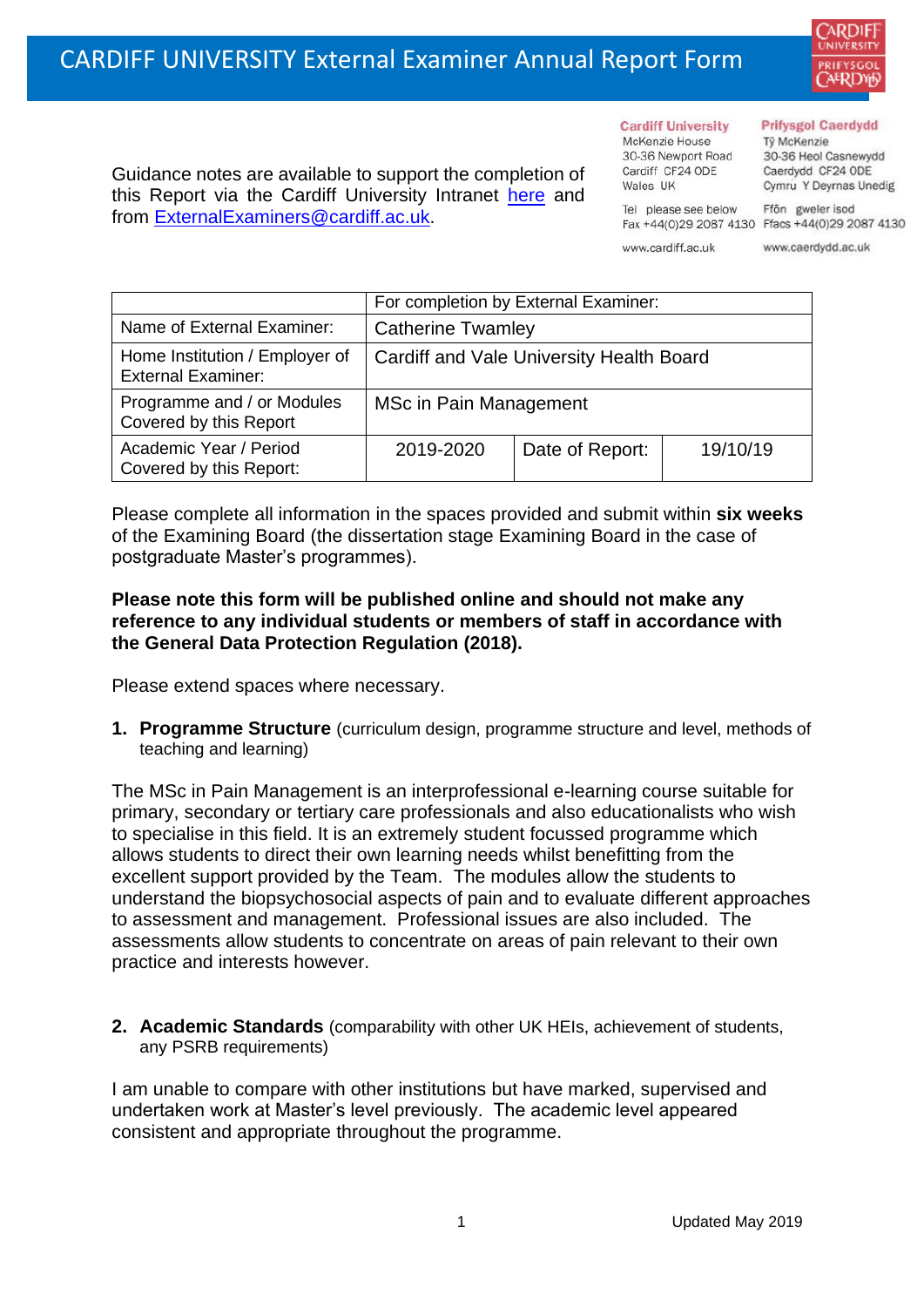**3. The Assessment Process** (enabling achievement of aims and learning outcomes; stretch of assessment; comparability of standards between modules of the same level)

The internal marking was rigorous, appropriate and consistent reflecting the MSc marking criteria and learning outcomes. It also clearly reflected the variation in the standards of work. Clear and detailed feedback is given from every marker to each of the students. Where lower grades or a fail had been awarded feedback was particularly comprehensive with structured guidance detailing what needed to be addressed in order to successfully resubmit or improve upon their work.

**4. Examination of Master's Dissertations (if applicable)** (sample of dissertations received, appropriateness of marking schemes, standard of internal marking, classification of awards)

#### [*Where possible please complete this section following the dissertation examining board determining the final award*.]

I reviewed a sample of x5 dissertations, a sufficient number to assess the internal marking and classifications. Three of the dissertations were Grade As, one had been awarded a C grade and the other was a poor Fail. Each of the dissertation topics was interesting and very pertinent to current practice. The grades were an accurate reflection of the variation in the standards between the dissertations. The marking and feedback was transparent and fair, clearly detailing where and why marks had been awarded or not given and easy to see how the final marks had been derived.

The A grade dissertations were extremely well written and suitable for publication. Even these had received constructive criticism however on how they could be improved. The standard of these in conjunction with the marking guide made it clear to appreciate exactly why the other two had received the grades they did. Detailed feedback was supplied regarding what would be required to improve upon the work and achieve a better grade however.

There was no indication that there was any scope for improvement in the way the dissertations are marked.

## **5. Year-on-Year Comments**

[Previous External Examiner Reports are available from the Cardiff University Website [here.](https://www.cardiff.ac.uk/public-information/quality-and-standards/external-examiner-reports)]

It is evident that the internal marks are fair, consistent and scrupulous. No areas where noted where improvement could be made.

**6. Preparation for the role of External Examiner (for new External Examiners only)** (appropriateness of briefing provided by the programme team and supporting information, visits to School, ability to meet with students, arrangements for accessing work to review)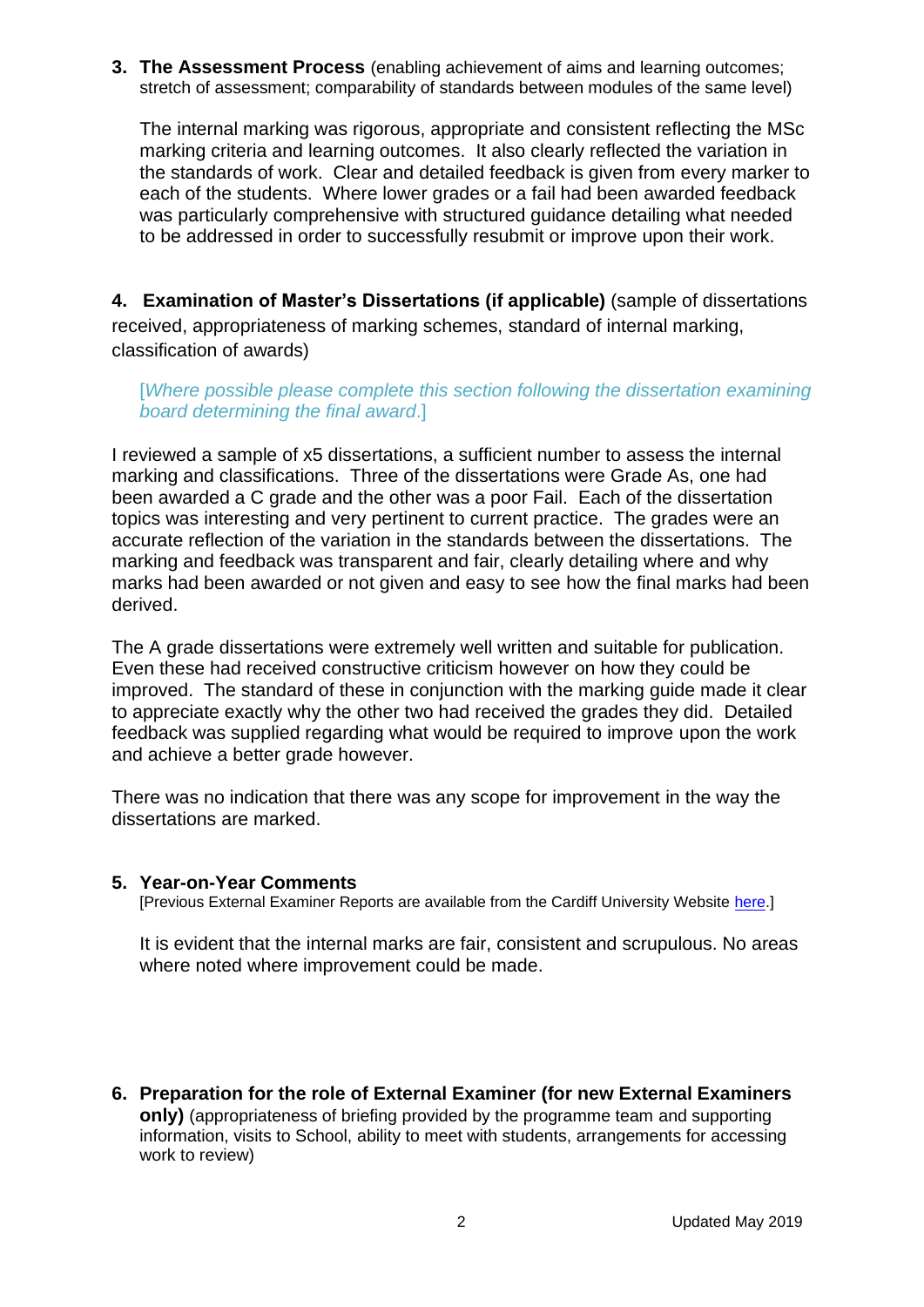The Team were extremely supportive and helpful with an open door policy. Any queries were responded to quickly and satisfactorily.

**7. Noteworthy Practice and Enhancement** (good and innovative practice in learning, teaching and assessment; opportunities for enhancement of learning opportunities)

The Team is made up of experienced professionals and academics that are up to date with evidence based pain management guidelines and practice. They have excellent links with professionals who continue to work at the forefront of clinical practice and participate in respected and relevant Societies and Groups.

**8. Appointment Overview (for retiring External Examiners only)** (significant changes in standards, programme/discipline developments, implementation of recommendations, further areas of work)

N/A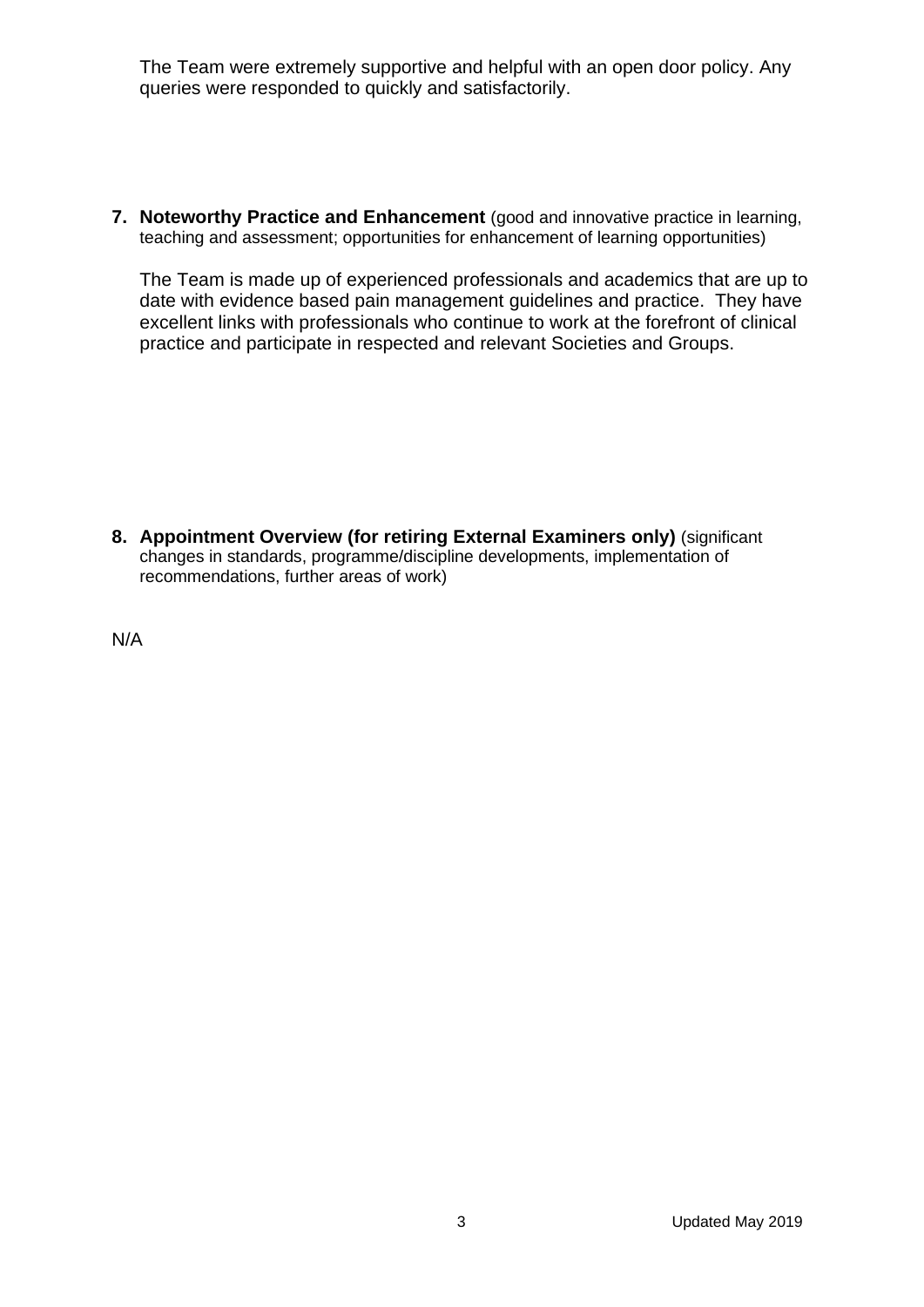# **9. Annual Report Checklist**

Please include appropriate comments within Sections 1-7 above for any answer of 'No'.

|                                                        |                                                                                                                                                             | <b>Yes</b><br>(Y) | <b>No</b><br>(N) | N/A<br>(N/A) |
|--------------------------------------------------------|-------------------------------------------------------------------------------------------------------------------------------------------------------------|-------------------|------------------|--------------|
| <b>Programme/Course information</b>                    |                                                                                                                                                             |                   |                  |              |
| 9.1                                                    | Did you receive sufficient information about the Programme and<br>its contents, learning outcomes and assessments?                                          | Y                 |                  |              |
| 9.2                                                    | Were you asked to comment on any changes to the assessment<br>of the Programme?                                                                             | N                 |                  |              |
| <b>Commenting on draft examination question papers</b> |                                                                                                                                                             |                   |                  |              |
| 9.3                                                    | Were you asked to approve all examination papers contributing<br>to the final award?                                                                        |                   |                  | N/A          |
| 9.4                                                    | Were the nature, spread and level of the questions appropriate?                                                                                             |                   |                  | N/A          |
| 9.5                                                    | Were suitable arrangements made to consider your comments?                                                                                                  |                   |                  | N/A          |
|                                                        | <b>Examination scripts</b>                                                                                                                                  |                   |                  |              |
| 9.6                                                    | Did you receive a sufficient number of scripts to be able to assess<br>whether the internal marking and classifications were appropriate<br>and consistent? |                   |                  | N/A          |
| 9.7                                                    | Was the general standard and consistency of marking<br>appropriate?                                                                                         |                   |                  | N/A          |
| 9.8                                                    | Were the scripts marked in such a way as to enable you to see<br>the reasons for the award of given marks?                                                  |                   |                  | N/A          |
| 9.9                                                    | Were you satisfied with the standard and consistency of marking<br>applied by the internal examiners?                                                       |                   |                  | N/A          |
| 9.10                                                   | In your judgement, did you have the opportunity to examine a<br>sufficient cross-section of candidates' work contributing to the<br>final assessment?       |                   |                  | N/A          |
|                                                        | <b>Coursework and practical assessments</b>                                                                                                                 |                   |                  |              |
| 9.11                                                   | Was the choice of subjects for coursework and / or practical<br>assessments appropriate?                                                                    | Y                 |                  |              |
| 9.12                                                   | Were you afforded access to an appropriate sample of<br>coursework and / or practical assessments?                                                          | Y                 |                  |              |
| 9.13                                                   | Was the method and general standard of assessment<br>appropriate?                                                                                           | Y                 |                  |              |
| 9.14                                                   | Is sufficient feedback provided to students on their assessed<br>work?                                                                                      | Y                 |                  |              |
|                                                        | <b>Clinical examinations (if applicable)</b>                                                                                                                |                   |                  |              |
| 9.15                                                   | Were satisfactory arrangements made for the conduct of clinical<br>assessments?                                                                             |                   |                  | N/A          |
| <b>Sampling of work</b>                                |                                                                                                                                                             |                   |                  |              |
| 9.16                                                   | Were you afforded sufficient time to consider samples of<br>assessed work?                                                                                  | Y                 |                  |              |
|                                                        | <b>Examining board meeting</b>                                                                                                                              |                   |                  |              |
| 9.17                                                   | Were you able to attend the Examining Board meeting?                                                                                                        | Υ                 |                  |              |